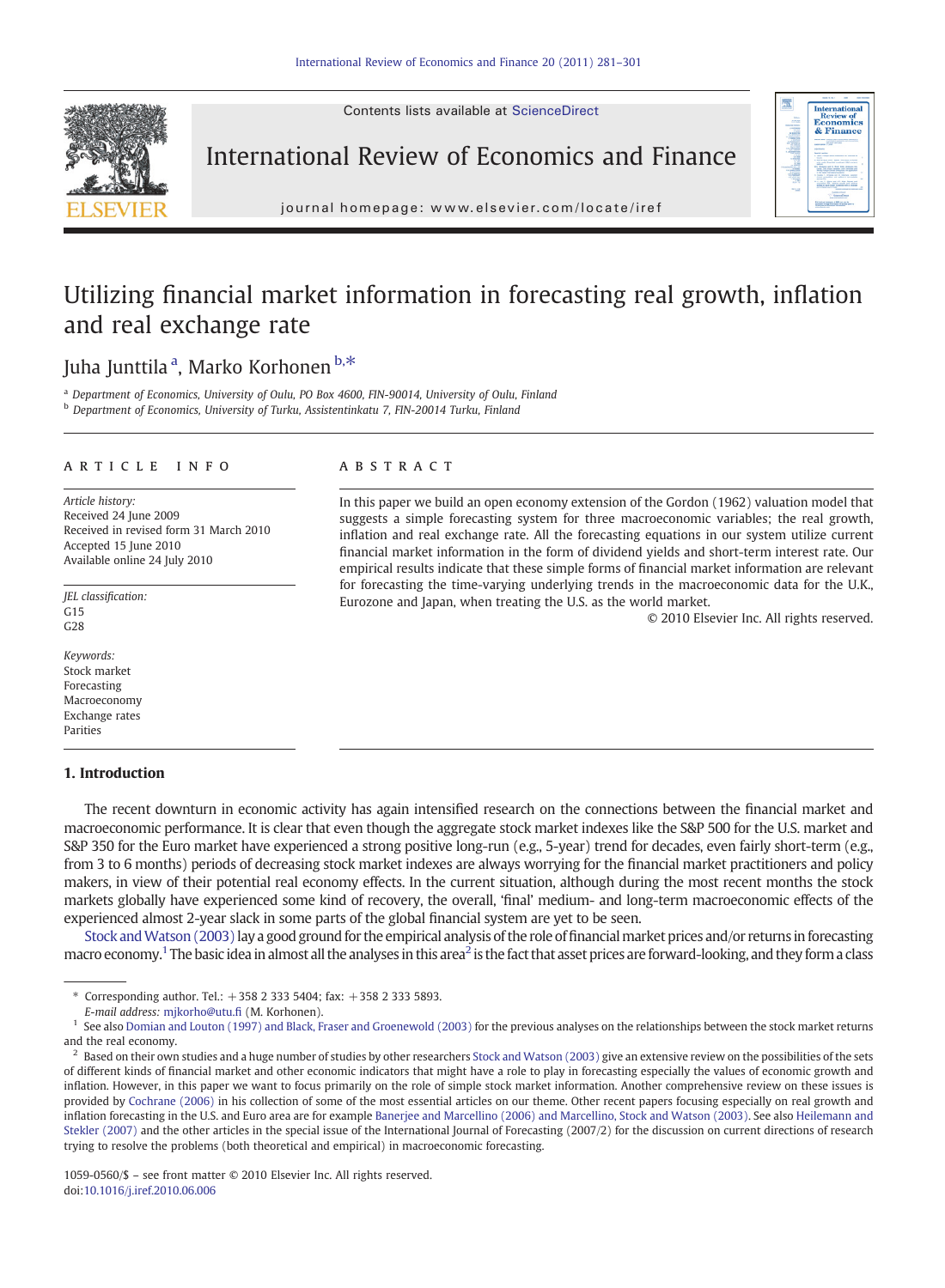of potentially useful predictors of future values of macroeconomic indicators like output growth and inflation. Stock & Watson also argue that actually the role of asset prices in forecasting future aggregate economic conditions is basically rooted in some fairly simple foundational macroeconomic concepts. Among these are the theory by Irving Fisher stating that the nominal interest rate is comprised of real interest rate plus expected inflation, and the hypothesis that stock prices reflect the expected present discounted value of stockmarket fundamentals, e.g., future earnings or dividends.<sup>3</sup> However, the general finding from the studies on macro forecasting using several types of financial data sets is that it seems to be the case that some data forecast some macro variables in some countries for some time periods, but the sets of relevant forecasting financial data collections vary a lot between countries and time periods (see Stock and Watson (2003)).

Put it more precisely, for example [Guo \(2002\)](#page--1-0) first replicated the [Campbell, Lettau, Malkiel and Xu \(2001\)](#page--1-0) result for the U.S data, that in the period of 1963:Q1–1997:Q4 the excess stock market returns were statistically insignificant in predicting GDP growth if stock market variance was also included to the forecasting equation. However, when he extended the data sample to cover the period of 1947:Q2–2000:4, he found that the excess returns actually drove out the variance in forecasting output growth. On the other hand, for the case of inflation forecasting, [Goodhart and Hofmann \(2000\)](#page--1-0) added the changes in share prices and (nominal ) exchange rate to the inflation forecasting equation, which also included the real GDP growth, broad money growth, short-term nominal interest rate, and changes in the house prices, all these with appropriate numbers of lags. The regression analysis was conducted using semi-annual and quarterly data for eleven countries, and the sample period varied from the largest of 1966:Q1–1998:Q3 (for the U.S.) to the smallest of 1982:Q1–1998:Q3 (for Canada). The overall result was that the asset market variables (changes in share prices and nominal exchange rate) were not very useful in out-of-sample forecasting compared to the more traditional 'leading variables' of inflation, like the change in the amount of broad money.

None of the above mentioned studies attempt to derive a forecasting system based on similar long-run arbitrage conditions that we use. Our theoretical framework is based on a set of simple stock and currency market arbitrage conditions added to the standard equilibrium conditions for the nominal and real interest rates (Fisher parity and Euler equation), so we are not attempting to derive a fully specified general equilibrium model for a dynamic aggregate economy. However, based on these already simple long-run equilibrium conditions we are able to derive a three-equation system for forecasting real growth, inflation and real exchange rate, that seems to work in out-of-sample forecasting exercises clearly better than e.g. the simple structural time series models for real growth and inflation forecasting utilized in many of the papers mentioned above.

One of the main contributions of our system model is that it yields also a forecasting equation for the real exchange rate, which is one of the most important macroeconomic variables due to e.g. its role in describing the international competitiveness of real economies. Previously, for example [Ehrmann, Fratzscher and Rigobon \(2005\)](#page--1-0) analyzed the degree of financial transmission between money, bond, equity and currency markets between the United States and the Euro area. They found strong international spillover effects, both within asset classes as well as across financial markets. They also reported that the direct transmission of financial shocks within asset classes is strengthened through indirect spillovers via other asset prices. These results call for a better understanding of international cross-market financial linkages, which so far has been missing in the literature. [Phylaktis and Ravazzolo \(2005\)](#page--1-0) used a data set of a group of Pacific Basin countries over 1980– 1998 and analyzed it with cointegration and VAR models. They found an evidence of positive correlation between foreign exchange and stock markets and that the U.S. stock market acted as a conduit through which the foreign exchange and the local stock markets are linked.

For the part of the exchange rate vs. stock market discussion perhaps the most intriguing recent paper for our analysis is the one by [Hau](#page--1-0) [and Rey \(2004\)](#page--1-0). They introduce three main hypotheses for this relationship, based on the portfolio rebalancing effects presented by [Kouri](#page--1-0) [\(1982\) and Branson and Henderson \(1985\).](#page--1-0) According to their first hypothesis foreign equity market appreciations relative to the home equity market induce a portfolio rebalancing effect in the form of a home investor's reductions of foreign equity holdings for the purpose of reducing her exchange rate risk exposure. This results in foreign equity outflows and a home currency appreciation. Their second hypothesis states that if the foreign currency appreciates, it increases the home currency share of assets in the foreign market and the higher overall foreign exchange rate risk exposure for the home residents may induce foreign equity market outflows, and the foreign outflows should produce negative foreign equity excess returns, when returns are measured in local currency. The third hypothesis states that the equity-flow innovations change the demand for currency balances and for equity. Foreign equity market inflows appreciate the foreign currency relative to home currency and induce excess returns in the foreign equity. All these hypotheses gain support from their empirical analysis using monthly portfolio flow data for the period of January 1990–September 2003 from France, Germany, Japan, Switzerland, and U.K., and treating the U.S. as the home country. However, the low-frequency nature of the portfolio flow data and the inclusion of two price variables (exchange rate and the stock price(s)) in the VAR representations of the data appear inconsistent with any particular causal ordering, so the direction of causality between the two markets remains more or less an unsolved question.

This paper contributes to both 'branches' of macro forecasting and of financial market connections to the currency market literature. We propose a model which includes many of the insights from the above papers in a somewhat compact way. We start from basic macroeconomic equilibrium conditions mentioned, but not formally introduced/analyzed, also in [Stock and Watson \(2003\)](#page--1-0). However, we extend their work to an open economy context, and arrive finally at a prediction model consisting of three simple equations for real economic activity, inflation and real exchange rate. In the empirical analysis we are especially interested in our model's ability to extract the underlying time-varying long-run trends in the forecasts of the aggregate macro data based on simple, but noisy contemporaneous observations from the stock markets.

The rest of the paper proceeds as follows. In [Section 2](#page--1-0) we derive our forecasting model. In [Section 3](#page--1-0) we describe the data used in the empirical analysis and in [Section 4](#page--1-0) we report the results from our empirical analysis based on some standard time series analytical tools. Finally, [Section 5](#page--1-0) gives conclusions and discussion.

<sup>&</sup>lt;sup>3</sup> For an early practical implementation of this latter idea, see [Mitchell and Burns \(1938\)](#page--1-0).